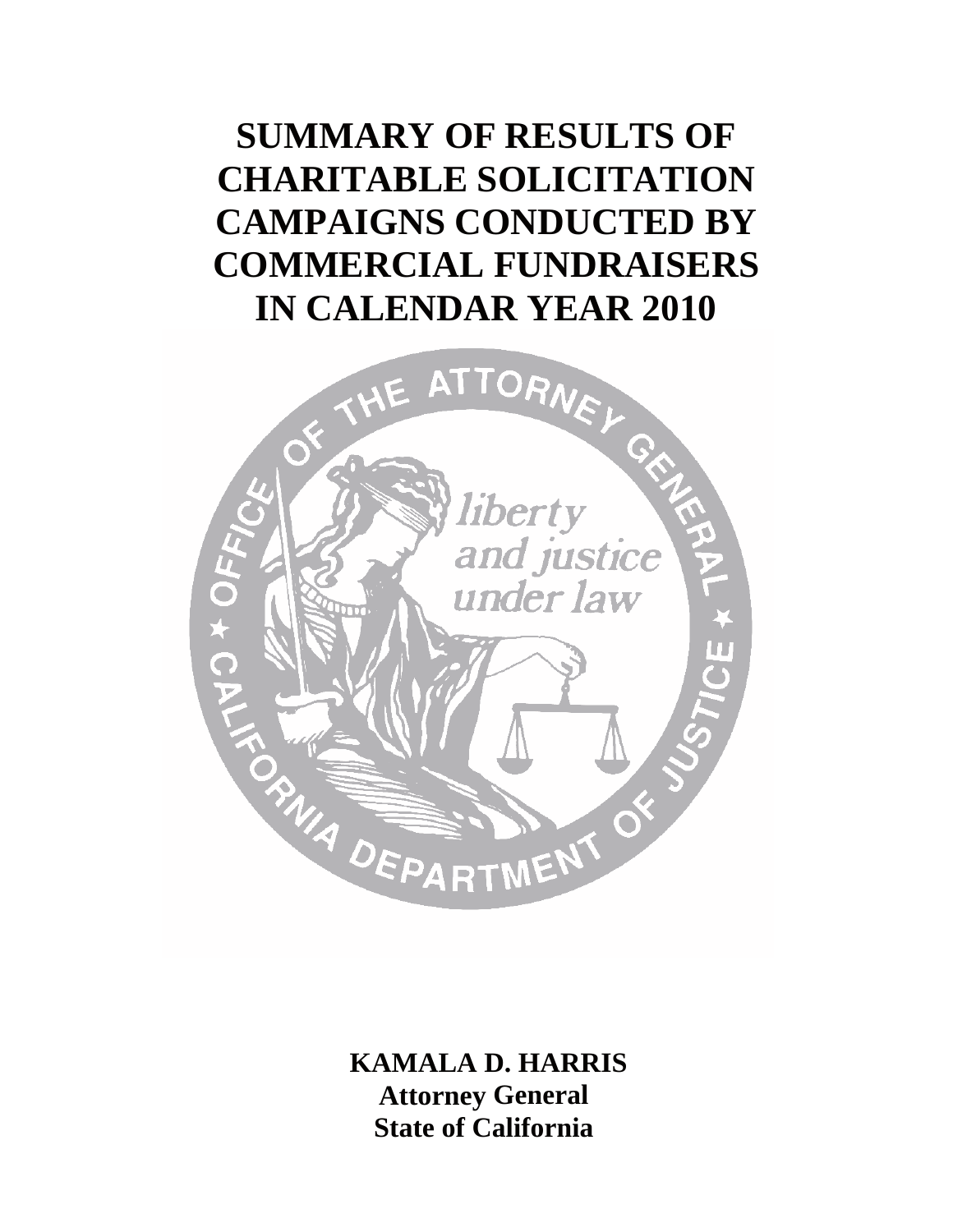# SUMMARY OF RESULTS OF CHARITABLE SOLICITATION BY COMMERCIAL FUNDRAISERS FOR YEAR ENDING 2010 (Government Code § 12599)

#### TABLE OF CONTENTS

**PAGES** 

INTRODUCTION 1 - 3

#### **TABLE** SUBJECT/TITLE

- 1 ALPHABETICAL LISTING BY CHARITABLE ORGANIZATION
- 2 ALPHABETICAL LISTING BY COMMERCIAL FUNDRAISER
- 3 LISTING BY PERCENT TO CHARITY IN DESCENDING ORDER
- 4 THRIFT STORE OPERATIONS GOODS PURCHASED FROM CHARITY
- 5 THRIFT STORE OPERATIONS MANAGEMENT FEE/COMMISSION
- 6 VEHICLE DONATIONS ALPHABETICAL BY CHARITABLE ORGANIZATION

California Department of Justice November 2011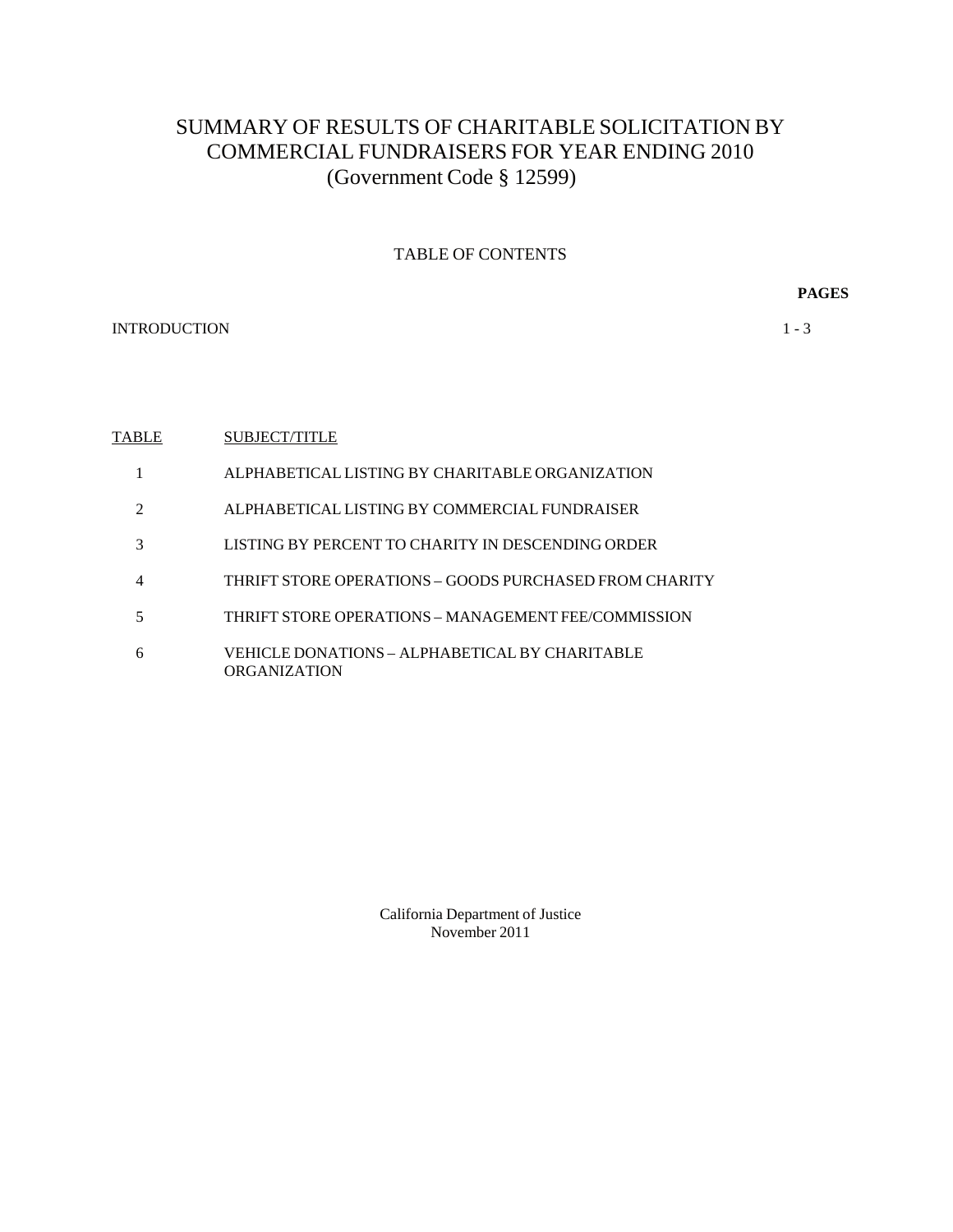# **INTRODUCTION**

Every year Californians provide generous support to a wide array of charities, either directly or through commercial fundraisers charities hire to solicit donations on their behalf. The term "commercial fundraiser" refers generally to a person or corporation that contracts with a charity, for compensation, to solicit funds. The commercial fundraiser charges either a flat fee or a percentage of the donations collected. By law, commercial fundraisers are required to register with the Attorney General's Registry of Charitable Trusts and file a Notice of Intent to Solicit prior to soliciting donations in California. For each solicitation campaign conducted, they are then required to file annual financial disclosure reports that set forth total revenue and expenses incurred.

This Summary Report is prepared from information contained in the annual financial disclosure reports filed for 2010 and includes statistics for donations of both cash and used personal property (such as clothing and vehicles) for the benefit of charity. Tables 1, 2 and 3 provide information from reports submitted by commercial fundraisers that solicit via direct mail, telemarketing, auctions, and entertainment events. Tables 4, 5 and 6 provide information from reports submitted for thrift store operations and vehicle donation programs.

It is important to note that most of the charities registered with the Attorney General do not use commercial fundraisers to raise funds. Historical figures show that a campaign conducted by a commercial fundraiser returns to the charity, on average, less than 50 percent of the contributions it raises on a charity's behalf. The remainder is retained by the commercial fundraiser as a fundraising fee and for reimbursement of expenses.

#### **Information provided in Tables 1, 2 and 3 can be summarized as follows:**

- Information was obtained from 777 completed financial reports.
- Commercial fundraisers collected approximately \$362.9 million in charitable contributions in 2010, a decrease of \$28.6 million over the amount reported in 2009.
- $\bullet$  The distribution to charity in 2010 was approximately \$161.1 million, a decrease of \$5.8 million over the amount reported in 2009.
- The average distribution to charity from all campaigns conducted by commercial fundraisers in 2010 was 44.38%, an increase from the 2009 average of 42.61%.

## **Overview of Thrift Store Operations and Vehicle Donation Programs**

**Thrift stores** handle what is known under state law as "salvageable personal property." They may be operated directly by a charity or by a for-profit vendor. For-profit vendors are defined as commercial fundraisers if they (1) receive a management fee or commission from a charity for which they operate a thrift store or (2) purchase a majority of the goods sold from charities or social welfare organizations at negotiated prices. (Government Code, § 12599.)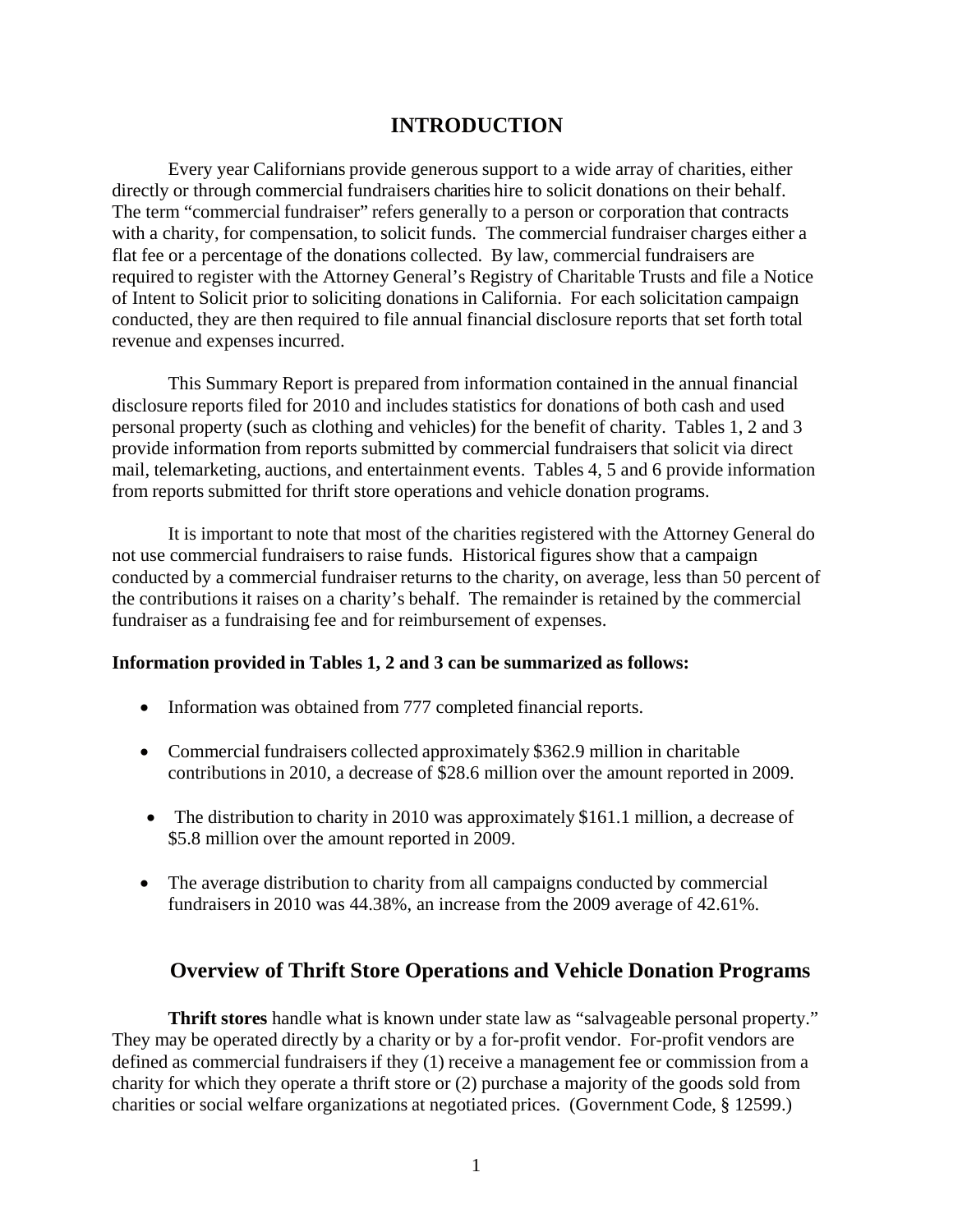Charities that operate their own thrift stores incur overhead and other expenses associated with the operation of a retail store. After those expenses are paid, the earnings are used for such things as management expenses and charitable program services.

**Vehicle donation programs** have become more popular over the past 10 years. These programs are administered either by charities in-house or by commercial fundraisers that contract to solicit and manage the program on a charity's behalf.

The process of donating a vehicle usually begins when a donor contacts a charity in response to a solicitation campaign. In the initial phone conversation, the donor will be asked questions about the vehicle. Generally, the vehicle will be accepted unless the cost of towing the vehicle exceeds its value. Donors are responsible for notifying the Department of Motor Vehicles of the transfer of registration. Failure to transfer registration has subjected many donors to subsequent penalties and expenses incurred after donation, most often as a result of parking violations.

### **Description and Summary of Information in Tables 4, 5 and 6**

**Table 4: Thrift Store Operations – Goods Purchased from Charity:** This table lists, in alphabetical order, each charitable organization that solicited donations of used clothing and merchandise ("salvageable personal property") and sold the property to a for-profit thrift store operator. The name of the for-profit store operator is also listed. (21 reports filed)

 merchandise and paid a management fee or commission to a for-profit thrift store operator. The **Table 5: Thrift Store Operations – Management Fee/Commission**: This table lists, in alphabetical order, each charitable organization that solicited donations of used clothing and name of the for-profit thrift store operator is also listed. (4 reports filed)

**Table 6: Vehicle Donation Programs:** This table lists, in alphabetical order, each charitable organization that solicited vehicles and paid a management fee or commission to a for-profit reseller. (628 reports filed)

#### **The data contained in these tables can be summarized as follows:**

- For-profit thrift store operators that purchased goods from charities reported total revenue of approximately \$40.9 million for the 2010 reporting period. Of this amount, approximately \$7.9 million, or 19.41%, was paid to charitable organizations. Total revenue and the percent to charity increased from 2009, by approximately \$5.1 million in revenue and 3.3% to charity.
- For-profit thrift store operators that were paid a fee or commission by charities reported total revenue of approximately \$3.7 million for the 2010 reporting period, with approximately \$176,000, or 4.69%, paid to the charities. Although the 2010 figures showed a slight increase in total revenue over the 2009 figures, there was a slight decrease in the percent to charity.